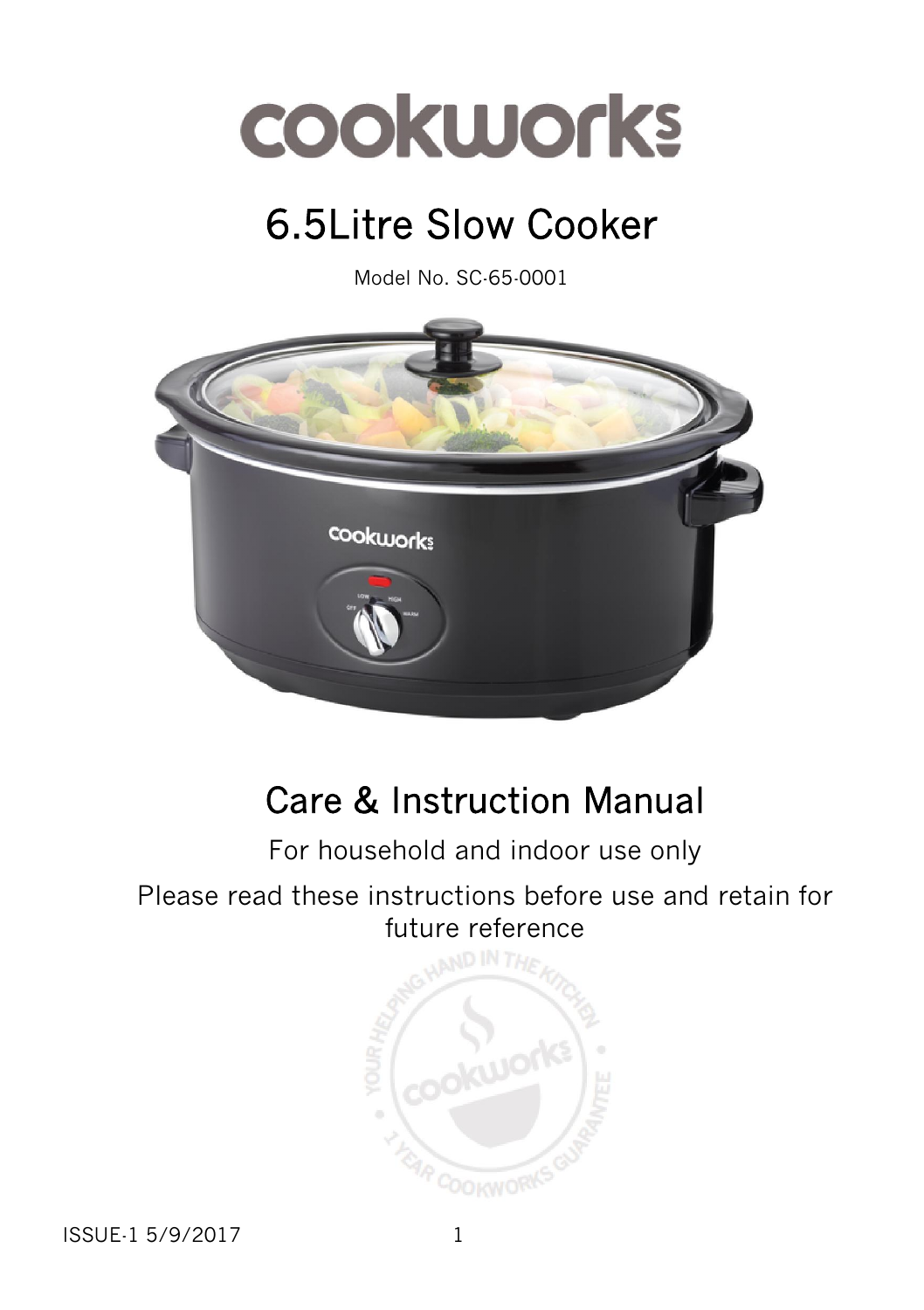### Electrical safety

- You should only plug the appliance into a 220V‐240V AC, 50Hz supply. Connecting it to other power sources may damage the appliance and will invalidate the guarantee.
- Switch off and unplug when not in use and before cleaning the appliance.
- Keep the appliance and its cord out of reach of children less than 8 years.
- Do not allow children to use the appliance without supervision.
- This appliance can be used by children aged from 8 years and above and persons with reduced physical, sensory or mental capabilities or lack of experience and knowledge if they have been given supervision or instruction concerning use of the appliance in a safe way and understand the hazards involved. Children shall not play with the appliance. Cleaning and user maintenance shall not be made by children unless they are older than 8 and supervised.
- Keep the cooker housing, cable and plug dry and away from areas where it is likely to get splashed. Never immerse in water.
- Do not pull on the cable to disconnect from mains supply.
- Do not operate the appliance if damaged or after it malfunctions. In the event the supply cord is damaged, in order to avoid a hazard it must only be replaced by a qualified service engineer, with a suitably approved part.
- This appliance must be positioned so that the plug is accessible and the plug socket is within easy reach of the power cord.
- The appliance is not intended to be operated by means of an external timer or a separate remote-control system.
- This appliance must be plugged in to an earthed socket outlet.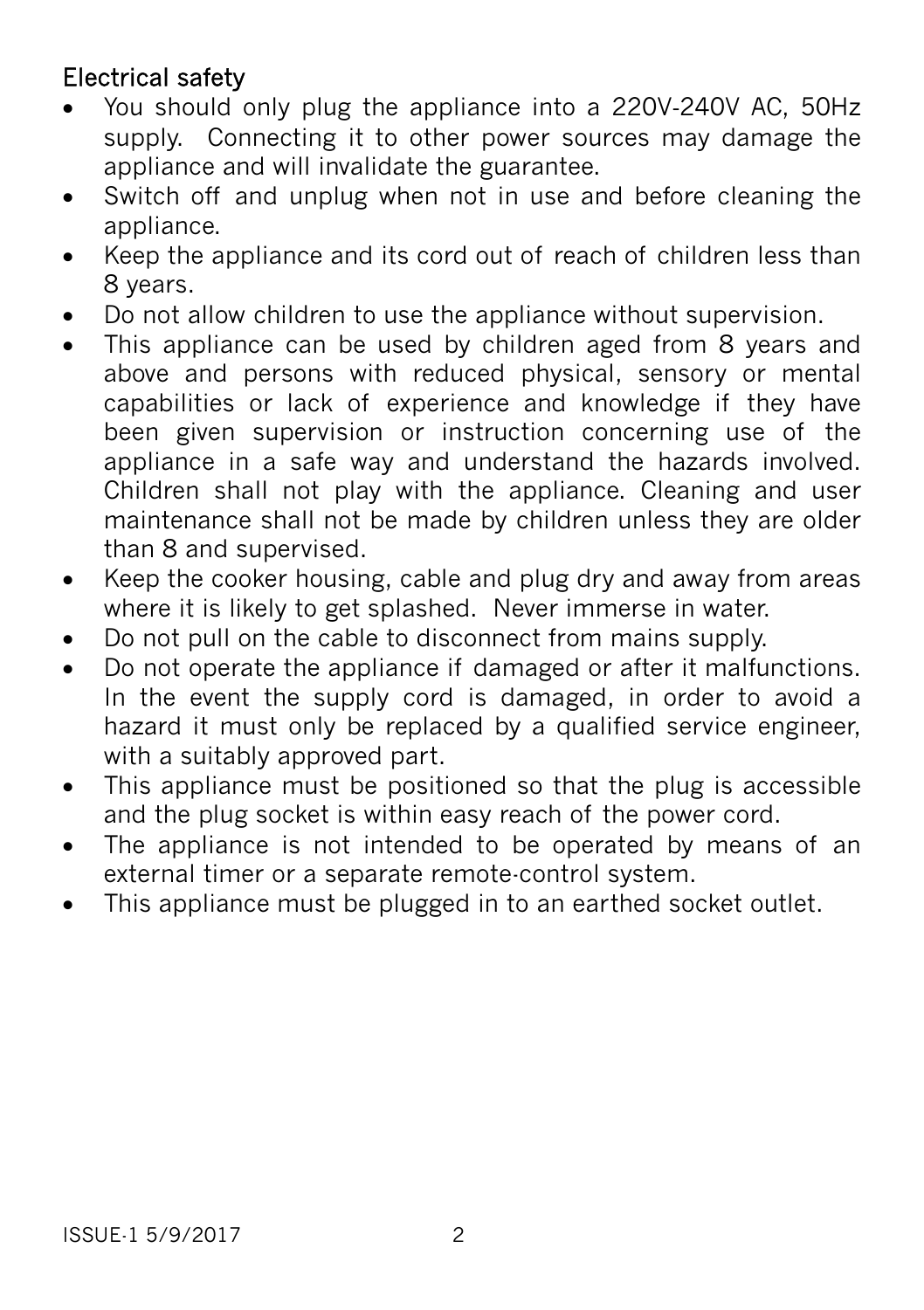# Warning!

- This appliance is intended exclusively for use in domestic households. It is not suitable for commercial use.
- Do not place the slow cooker housing on or near a hot gas or electric stove. Do not place in an oven.
- Do not cover and allow the slow cooker cool fully before storing.



• A The surfaces of the slow cooker are liable to become hot during and immediately after use; wear oven gloves when handling the appliance and long handled utensils when checking the food. The heating element is subject to residual heat after use.

- Do not use the slow cooker near or under surfaces that are heat sensitive or those that may be damaged by steam.
- To prevent burns, remove lid slowly and with the underside of lid angled away from you to allow any steam to escape gradually. Do not reach over the appliance while it is working.
- Only use with the parts provided.
- The removable bowl will not withstand sudden temperature changes. Always ensure the bowl is at room temperature before adding hot or cold items.
- This appliance can cause personal injury if misused.

## FOOD SAFETY

- Thoroughly defrost frozen meat, poultry, fish and seafood in the refrigerator before cooking. Keep raw meat and poultry separate from cooked foods.
- Always wash hands after handling raw meat and poultry, before handling any ready to eat foods.
- Wipe and disinfect surfaces that have been in contact with raw meat and poultry.
- Use separate utensils for handling raw meat/poultry and cooked food or wash them thoroughly between use.
- To check whether meat, particularly poultry, is cooked, pierce the flesh with a skewer or fork; the juices should run clear. Ensure the product is piping hot throughout.
- Fish is cooked when it appears opaque and can be flaked easily.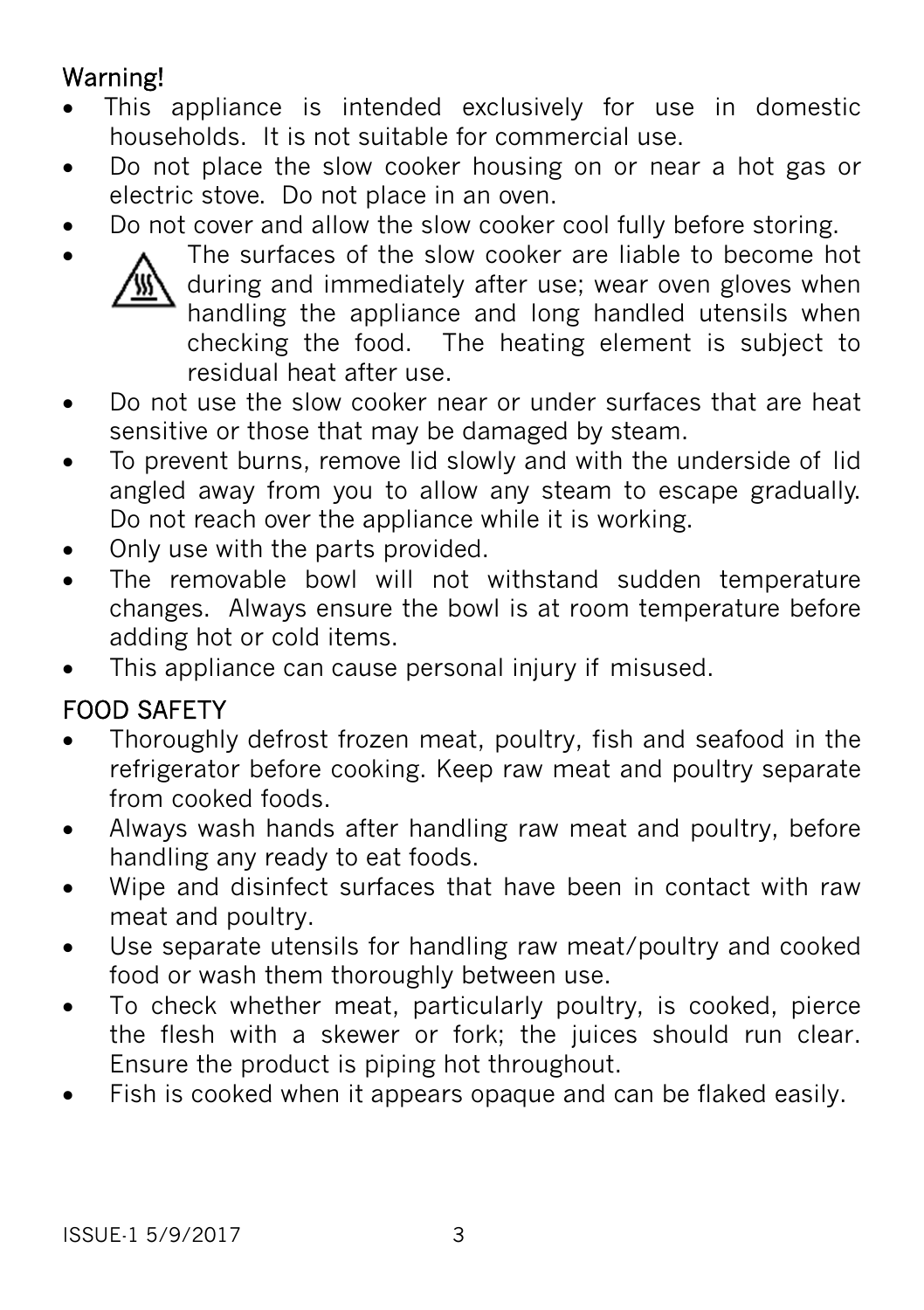# Parts

- 1. Glass lid
- 2. Handles
- 3. Power indicator
- 4. Removable bowl
- 5. Cooker housing
- 6. Control knob



This slow cooker has a total volume of 6.5 litres. Do not fill liquids to the brim of the bowl; leave a minimum of 1cm between the rim where the lid sits and the top of the liquid. The maximum quantity / volume of food / liquid that should be used in this slow cooker is 6 litres.

- 1. Before using for the first time. Wash loose parts (removable bowl and lid) in hot water with a little washing up liquid. Rinse and dry thoroughly.
- 2. Place the cooker housing on a stable, flat, heat resistant surface and away from surfaces that may be damaged by steam.
- 3. Fully unwind the cable, plug in and switch on. For your safety do not allow the cable to dangle over the edge of units.
- 4. Cover the bowl with the glass lid and place the bowl into the cooker housing.
- 5. Using the function switch, select HIGH (the indicator light will illuminate) and allow the bowl to preheat for 20 minutes. This time can be used to prepare the ingredients.
- 6. When the bowl has preheated, place the ingredients into the removable bowl. Do not overfill and do not fill to the brim.
- 7. Refit the lid and select the cooking temperature of choice. Cooking food on HIGH will require less time than cooking on LOW and the slow cooker can operate on LOW all day if required.
- 8. When the cooking is complete, select the WARM function to keep the food warm (maximum 4 hours) until it is ready to serve.
- 9. When ready to serve, turn the slow cooker off using the function switch. The indicator light will extinguish.

ISSUE-1 5/9/2017 4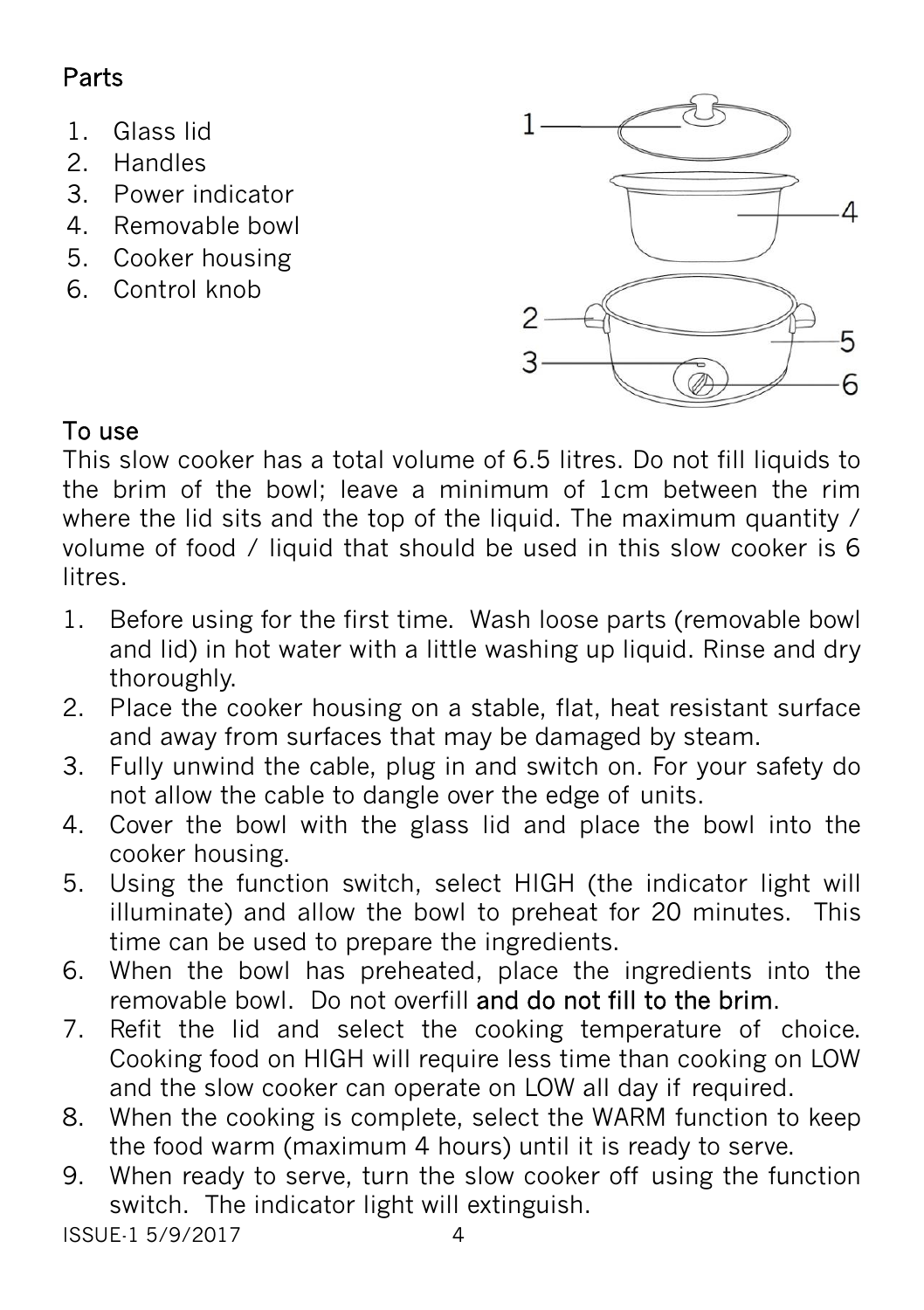#### General cooking advice

- All ingredients must be fully thawed before cooking.
- Vegetables such as carrots, potatoes and turnips require longer cooking than many types of meat and should be cut into the smallest sizes practical. Place in the bottom or the sides of the bowl and cover with liquid.
- Dried pulses need to be soaked overnight before adding to the slow cooker and in some instances (e.g. red kidney beans) require boiling for a minimum of ten minutes to ensure that they are safe to eat. Follow 'on pack' guidance when using dried pulses.
- Trim excess fat from meat, as the cooking method does not allow the fat to drain away.
- Avoid lifting the glass lid during the cooking process as this breaks the seal formed around the lid and adds time to the cooking process.
- If adding fresh milk or yoghurt, this should be done in the final two hours of cooking. Evaporated milk may be added at the start of cooking.
- When adding liquid or stock to the slow cooker use hot liquid to reduce the cooking time.
- Part cooking or sautéing vegetables and browning meats before they are added to the slow cooker can reduce cooking times.
- Rice, noodles and pasta are not recommended for long cooking periods. Cook them separately and then add to the slow cooker during the final 30 minutes.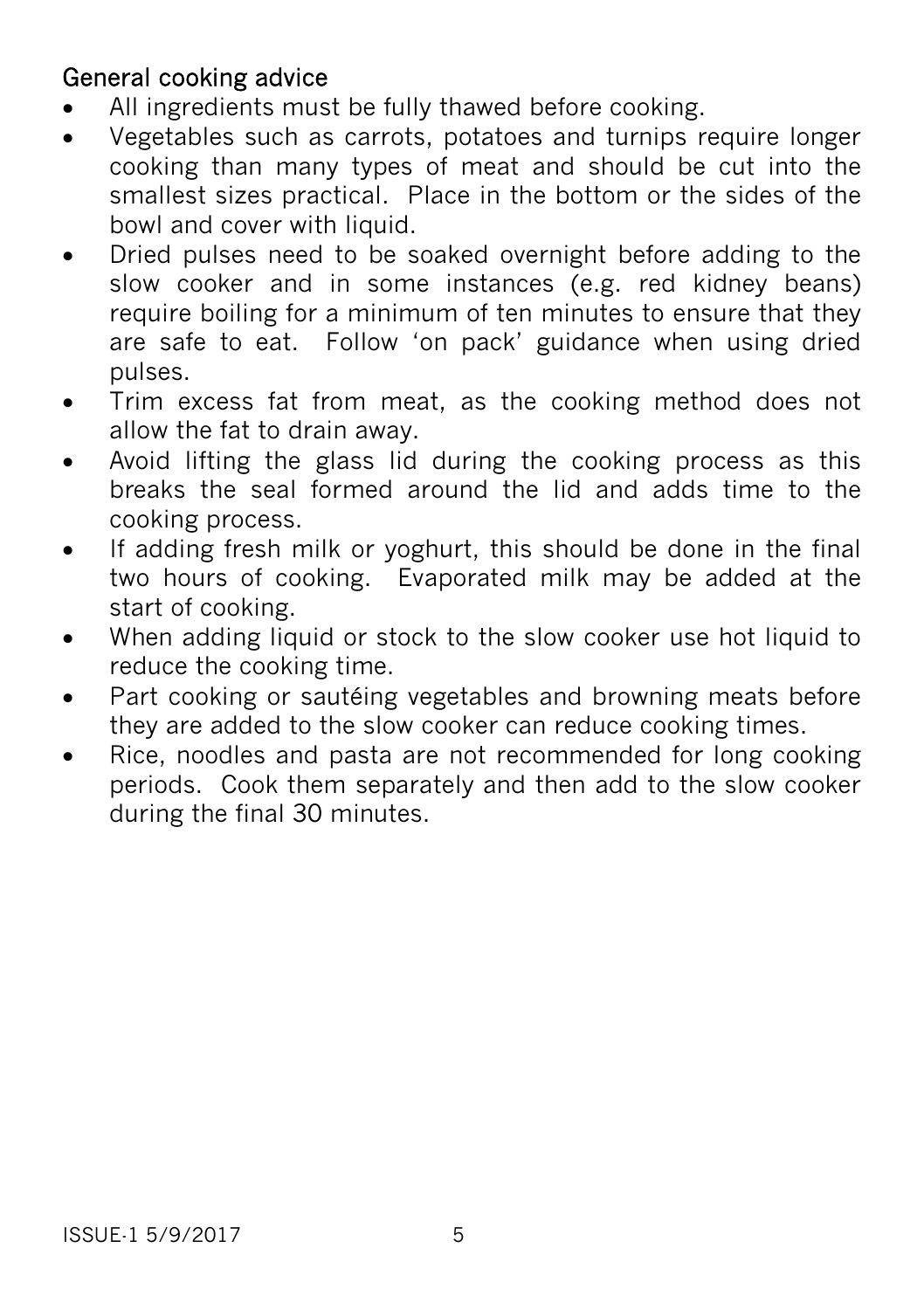#### Guide to adapting recipes

- Less cooking liquid is required than conventional recipes as liquids do not boil away in a slow cooker.
- Cook with the lid on and add most ingredients at the same time.
- Most uncooked meat and vegetable combinations will require a minimum of 3 hours cooking.
- The cooking times stated in the table below give approximate conversion times for recipes. For slow cooker recipes, techniques and specific cooking times consult a specialist recipe book.

| Your recipe       | Slow cooking times |               |
|-------------------|--------------------|---------------|
|                   | Low                | High          |
| 30 minutes        | $6 - 8$ hours      | $3 - 4$ hours |
| $31 - 60$ minutes | $8 - 10$ hours     | $5 - 6$ hours |
| $1 - 3$ hours     | $10 - 12$ hours    | $7 - 8$ hours |

### Cleaning

Clean after each use.

- 1. Switch off and unplug the slow cooker and allow it to cool completely.
- 2. Wash loose parts (removable bowl and lid) in hot water with a little washing up liquid. Rinse and dry thoroughly. Not suitable for the dishwasher.
- 3. Wipe the external surface of the slow cooker housing with a soft damp cloth and dry surfaces with a soft dry cloth. Do not use detergent or abrasives as these may scratch the surface. Never immerse the cooker housing in water.

#### Technical specification

Power consumption 320W Class rating The I (Earthed) BS 1362 fuse 3A Bowl capacity 6.5 litres Cooking capacity 6 litres

Rated voltage 220-240V AC 50/60Hz

C E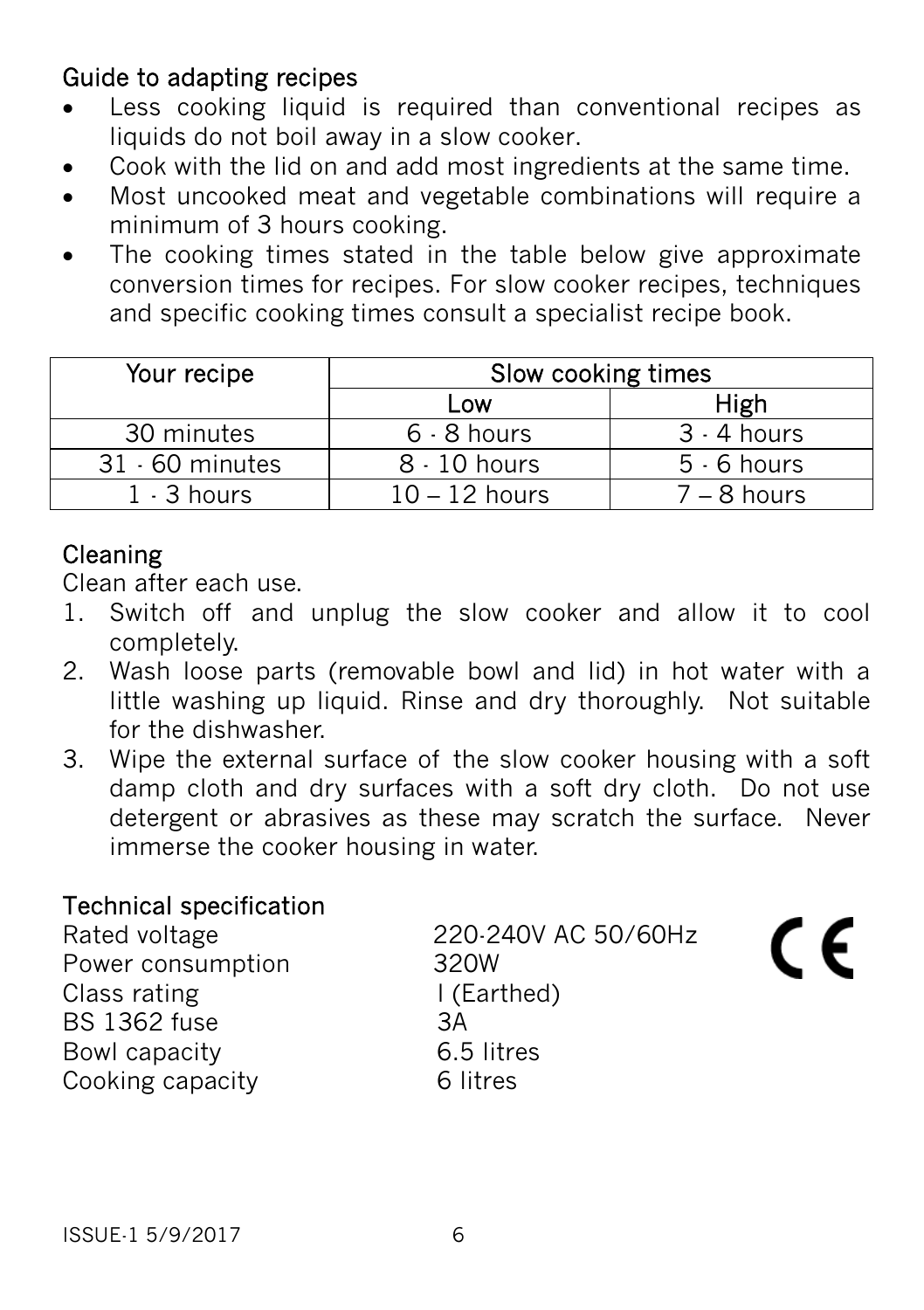#### Plug / Wiring advice

The wires in this mains lead are coloured in accordance with the following UK electrical code: BLUE = NEUTRAL  $B$ R $OWN = I$  IVF

 $GREEN + YELLOW = EARTH$ 

#### Non-rewireable plug

This appliance may be fitted with a "non-rewireable" plug. If you need to change the fuse in a "non‐rewireable" plug, the fuse cover must be refitted. If the fuse cover is lost or damaged, the appliance must not be used.

#### Rewireable plug

The colours of the wires in the mains lead of this appliance may not correspond with the coloured markings identifying the terminals in a rewireable plug. Rewireable plugs should only be replaced by a suitably competent person. If in doubt, consult a qualified electrician.



The BLUE wire must be connected to the terminal marked with the letter N

The BROWN wire must be connected to the terminal marked with the letter L

The GREEN & YELLOW wire must be connecting to the terminal marked with the letter E or the earth symbol  $\bigoplus$ .

#### Recycling electrical products

This marking indicates that this product should not be disposed with other household wastes throughout the EU. To prevent possible harm to the environment or human health from uncontrolled waste disposal, recycle it responsibly to promote the sustainable reuse of material resources. To return your used device, please use the return and collection systems or contact the retailer where the product was purchased. They can take this product for environmental safe recycling.

| If you encounter any problems     | Produced in China for        |  |
|-----------------------------------|------------------------------|--|
| with this product please call our | Argos Limited,               |  |
| customer care team on             | 489 - 499 Avebury Boulevard  |  |
| 0345 640 30 30                    | <b>Central Milton Keynes</b> |  |
|                                   | MK9 2NW. UK.                 |  |